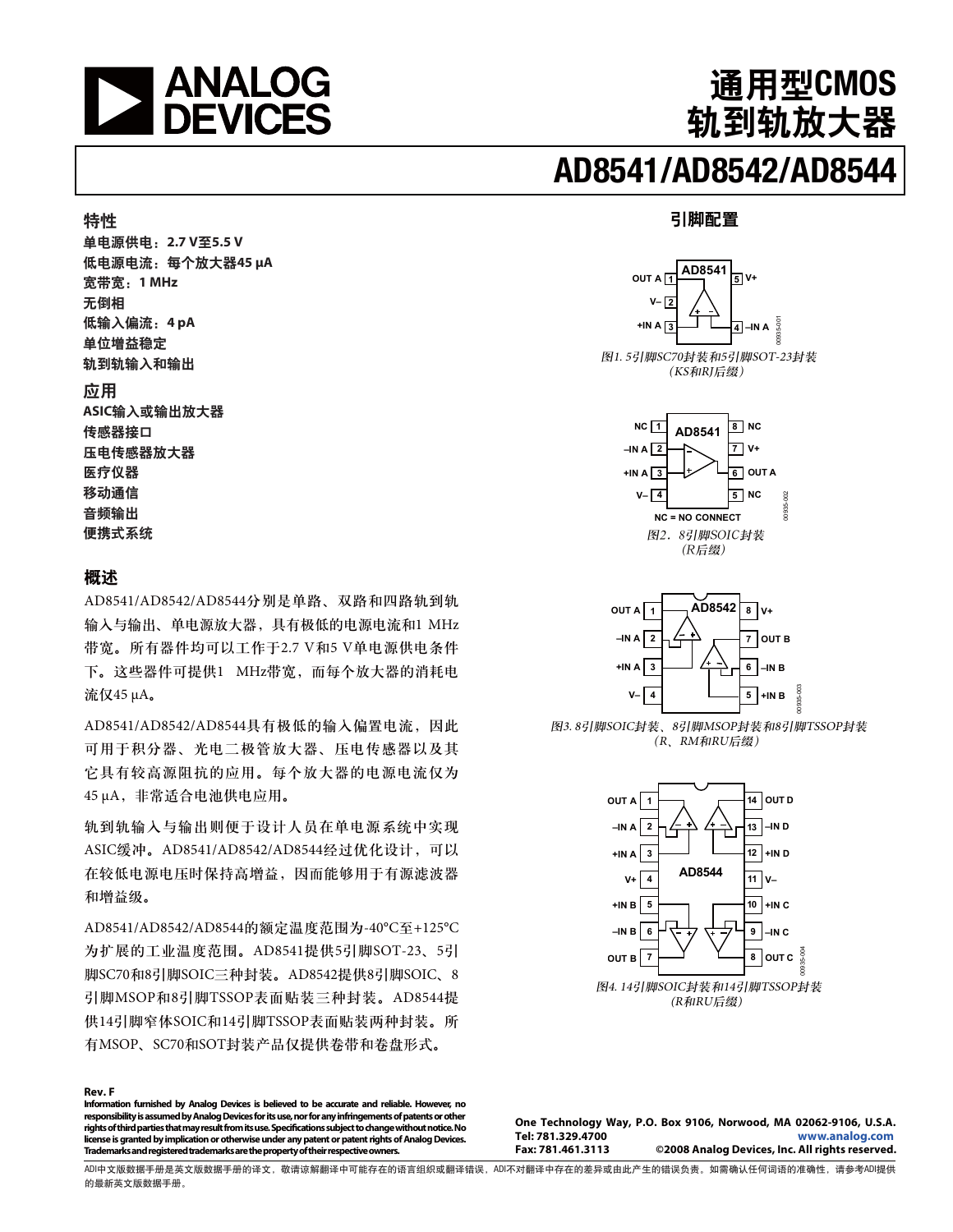### 目录

#### 修订历史

#### 2008年1月一修订版E至修订版F

| 更改陷波滤波器部分,更改图35、图36和图37  13 |  |
|-----------------------------|--|
|                             |  |
|                             |  |
| 2007年1月—修订版D至修订版E           |  |
|                             |  |
|                             |  |

#### 2004年8月-修订版C至修订版D

| 2003年1月-修订版B至修订版C |  |
|-------------------|--|
|                   |  |
|                   |  |
|                   |  |
|                   |  |
|                   |  |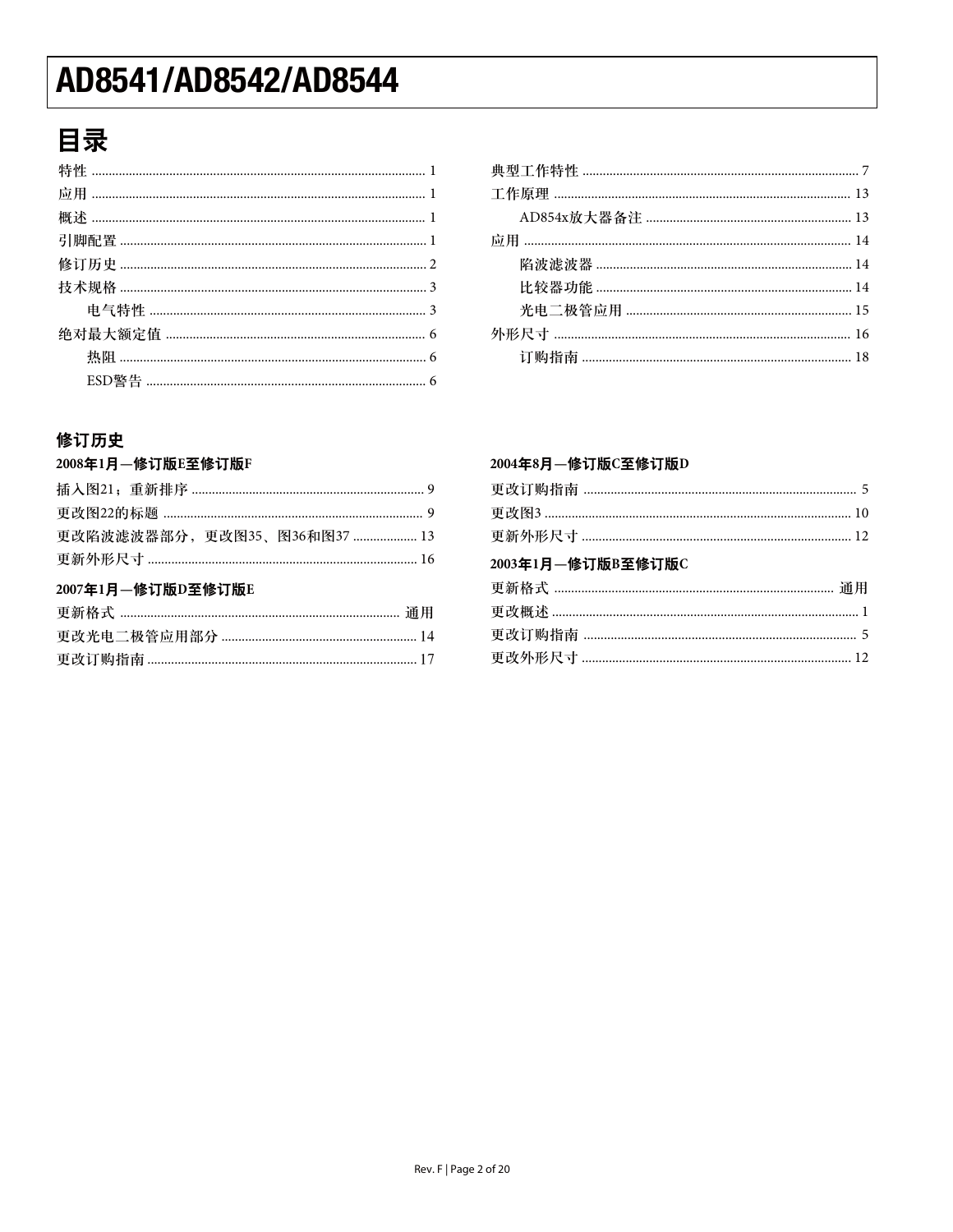## 技术规格

电气特性

除非另有说明,V<sub>s</sub>=2.7 V,V<sub>CM</sub> = 1.35 V,T<sub>A</sub> = 25°C。

#### 表1.

| 参数       | 符号                        | 条件                                                             | 最小值            | 典型值            | 最大值  | 单位           |
|----------|---------------------------|----------------------------------------------------------------|----------------|----------------|------|--------------|
| 输入特性     |                           |                                                                |                |                |      |              |
| 失调电压     | $V_{OS}$                  |                                                                |                | 1              | 6    | mV           |
|          |                           | $-40^{\circ}$ C $\leq$ T <sub>A</sub> $\leq$ +125 $^{\circ}$ C |                |                | 7    | mV           |
| 输入偏置电流   | $\mathsf{I}_{\mathsf{B}}$ |                                                                |                | 4              | 60   | pA           |
|          |                           | $-40^{\circ}C \leq T_A \leq +85^{\circ}C$                      |                |                | 100  | pA           |
|          |                           | $-40^{\circ}C \leq T_A \leq +125^{\circ}C$                     |                |                | 1000 | pA           |
| 输入失调电流   | $\log$                    |                                                                |                | 0.1            | 30   | pA           |
|          |                           | $-40^{\circ}C \leq T_A \leq +85^{\circ}C$                      |                |                | 50   | pA           |
|          |                           | $-40^{\circ}C \leq T_A \leq +125^{\circ}C$                     |                |                | 500  | pA           |
| 输入电压范围   |                           |                                                                | $\mathbf 0$    |                | 2.7  | V            |
| 共模抑制比    | <b>CMRR</b>               | $V_{CM} = 0 V \nsubseteq 2.7 V$                                | 40             | 45             |      | dB           |
|          |                           | $-40^{\circ}C \leq T_A \leq +125^{\circ}C$                     | 38             |                |      | dB           |
| 大信号电压增益  | A <sub>vo</sub>           | $R_L$ = 100 kΩ, V <sub>0</sub> = 0.5 V $\text{F}$ 2.2 V        | 100            | 500            |      | V/mV         |
|          |                           | $-40^{\circ}C \leq T_A \leq +85^{\circ}C$                      | 50             |                |      | V/mV         |
|          |                           | $-40^{\circ}C \leq T_A \leq +125^{\circ}C$                     | $\overline{2}$ |                |      | V/mV         |
| 失调电压漂移   | $\Delta V_{OS}/\Delta T$  | $-40^{\circ}$ C $\leq$ T <sub>A</sub> $\leq$ +125°C            |                | $\overline{4}$ |      | µV/°C        |
| 偏置电流漂移   | $\Delta I_B/\Delta T$     | $-40^{\circ}C \leq T_A \leq +85^{\circ}C$                      |                | 100            |      | fA/°C        |
|          |                           | $-40^{\circ}C \leq T_A \leq +125^{\circ}C$                     |                | 2000           |      | fA/°C        |
| 失调电流漂移   | $\Delta I_{OS}/\Delta T$  | $-40^{\circ}C \leq T_A \leq +125^{\circ}C$                     |                | 25             |      | fA/°C        |
| 输出特性     |                           |                                                                |                |                |      |              |
| 高电平输出电压  | $V_{OH}$                  | $I_L = 1$ mA                                                   | 2.575          | 2.65           |      | $\mathsf{V}$ |
|          |                           | $-40^{\circ}C \leq T_A \leq +125^{\circ}C$                     | 2.550          |                |      | $\mathsf{V}$ |
| 低电平输出电压  | $V_{OL}$                  | $I_L = 1$ mA                                                   |                | 35             | 100  | mV           |
|          |                           | $-40^{\circ}$ C $\leq$ T <sub>A</sub> $\leq$ +125°C            |                |                | 125  | mV           |
| 输出电流     | <b>l</b> out              | $V_{OUT} = V_S - 1 V$                                          |                | 15             |      | mA           |
|          | $I_{SC}$                  |                                                                |                | ±20            |      | mA           |
| 闭环输出阻抗   | <b>Zout</b>               | $f = 200$ kHz, $A_V = 1$                                       |                | 50             |      | Ω            |
| 电源       |                           |                                                                |                |                |      |              |
| 电源抑制比    | <b>PSRR</b>               | $V_s = 2.5 V  6 V$                                             | 65             | 76             |      | dB           |
|          |                           | $-40^{\circ}C \leq T_A \leq +125^{\circ}C$                     | 60             |                |      | dB           |
| 每放大器电源电流 | $I_{SY}$                  | $V_0 = 0 V$                                                    |                | 38             | 55   | μA           |
|          |                           | $-40^{\circ}C \leq T_A \leq +125^{\circ}C$                     |                |                | 75   | μA           |
| 动态性能     |                           |                                                                |                |                |      |              |
| 压摆率      | <b>SR</b>                 | $R_L = 100 k\Omega$                                            | 0.4            | 0.75           |      | $V/\mu s$    |
| 建立时间     | ts                        | 至 0.1% (1 V阶跃)                                                 |                | 5              |      | $\mu$ s      |
| 增益带宽积    | GBP                       |                                                                |                | 980            |      | kHz          |
| 相位余量     |                           |                                                                |                | 63             |      | 度            |
|          | $\Phi_{M}$                |                                                                |                |                |      |              |
| 噪声性能     |                           |                                                                |                |                |      |              |
| 电压噪声密度   | e <sub>n</sub>            | $f = 1$ kHz                                                    |                | 40             |      | nV/√Hz       |
|          | $e_n$                     | $f = 10$ kHz                                                   |                | 38             |      | nV/√Hz       |
| 电流噪声密度   | $i_{n}$                   |                                                                |                | < 0.1          |      | pA/√Hz       |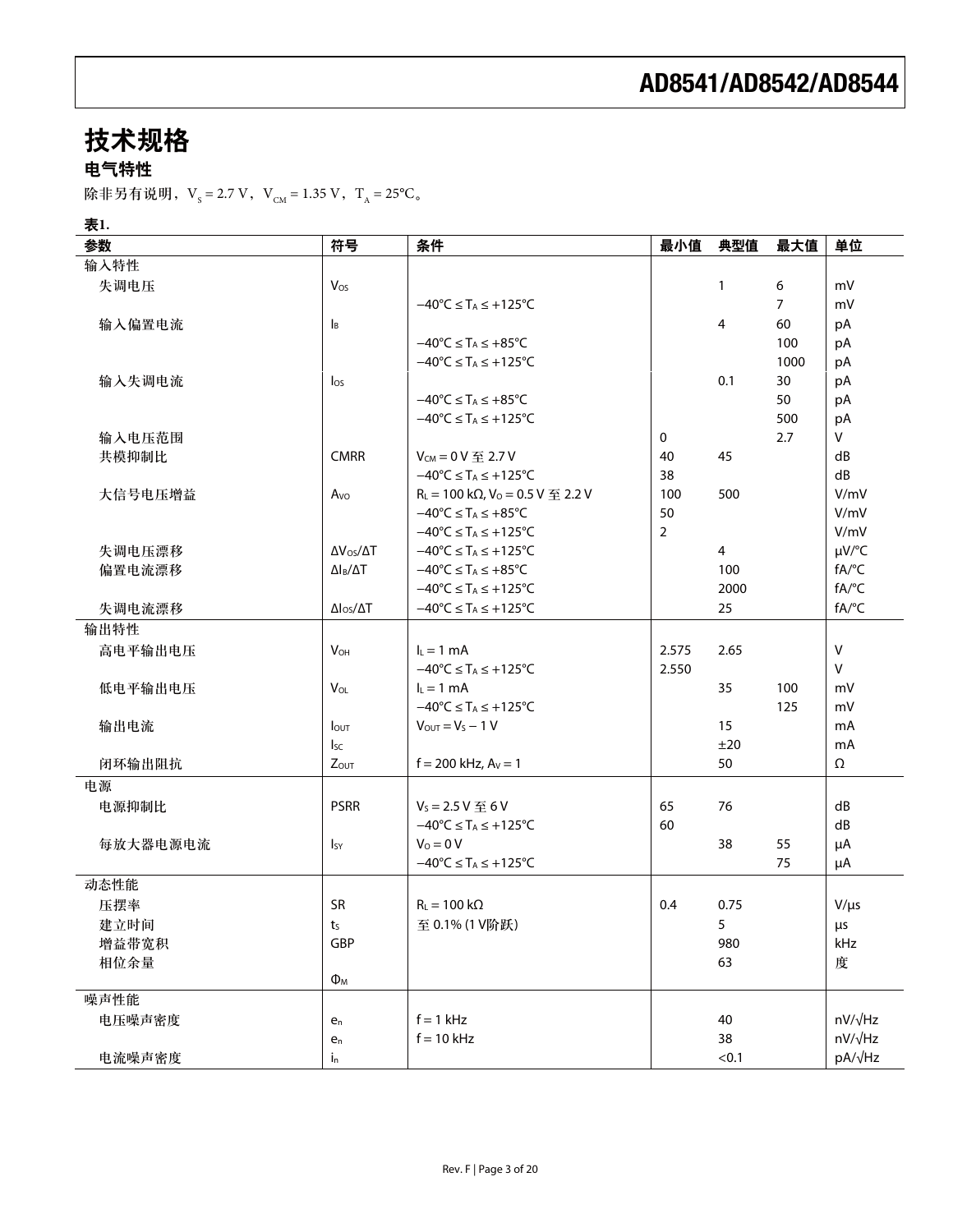除非另有说明,V<sub>s</sub>=2.7 V,V<sub>CM</sub> = 1.35 V,T<sub>A</sub> = 25°C。

表2.

| 参数       | 符号                                    | 条件                                                                              | 最小值            | 典型值            | 最大值            | 单位             |
|----------|---------------------------------------|---------------------------------------------------------------------------------|----------------|----------------|----------------|----------------|
| 输入特性     |                                       |                                                                                 |                |                |                |                |
| 失调电压     | Vos                                   |                                                                                 |                | $\mathbf{1}$   | 6              | mV             |
|          |                                       | $-40^{\circ}$ C $\leq$ T <sub>A</sub> $\leq$ +125 $^{\circ}$ C                  |                |                | $\overline{7}$ | mV             |
| 输入偏置电流   | $\mathsf{I}_{\mathsf{B}}$             |                                                                                 |                | $\overline{4}$ | 60             | pA             |
|          |                                       | $-40^{\circ}C \leq T_A \leq +85^{\circ}C$                                       |                |                | 100            | pA             |
|          |                                       | $-40^{\circ}$ C $\leq$ T <sub>A</sub> $\leq$ +125°C                             |                |                | 1000           | pA             |
| 输入失调电流   | $I_{OS}$                              |                                                                                 |                | 0.1            | 30             | pA             |
|          |                                       | $-40^{\circ}C \leq T_A \leq +85^{\circ}C$                                       |                |                | 50             | pA             |
|          |                                       | $-40^{\circ}C \leq T_A \leq +125^{\circ}C$                                      |                |                | 500            | pA             |
| 输入电压范围   |                                       |                                                                                 | 0              |                | 3              | V              |
| 共模抑制比    | <b>CMRR</b>                           | $V_{CM} = 0 V \leq 3 V$                                                         | 40             | 45             |                | dB             |
|          |                                       | $-40^{\circ}$ C $\leq$ T <sub>A</sub> $\leq$ +125 $^{\circ}$ C                  | 38             |                |                | dB             |
| 大信号电压增益  | A <sub>VO</sub>                       | $R_L$ = 100 k $\Omega$ , V <sub>o</sub> = 0.5 V $\overline{\mathfrak{D}}$ 2.2 V | 100            | 500            |                | V/mV           |
|          |                                       | $-40^{\circ}$ C $\leq$ T <sub>A</sub> $\leq$ +85 $^{\circ}$ C                   | 50             |                |                | V/mV           |
|          |                                       | $-40^{\circ}C \leq T_A \leq +125^{\circ}C$                                      | $\overline{2}$ |                |                | V/mV           |
| 失调电压漂移   | $\Delta V_{OS}/\Delta T$              | $-40^{\circ}$ C $\leq$ T <sub>A</sub> $\leq$ +125 $^{\circ}$ C                  |                | $\overline{4}$ |                | µV/°C          |
| 偏置电流漂移   | $\Delta I_B/\Delta T$                 | $-40^{\circ}C \leq T_A \leq +85^{\circ}C$                                       |                | 100            |                | fA/°C          |
|          |                                       | $-40^{\circ}$ C $\leq$ T <sub>A</sub> $\leq$ +125 $^{\circ}$ C                  |                | 2000           |                | fA/°C          |
| 失调电流漂移   | $\Delta$ l <sub>os</sub> / $\Delta$ T | $-40^{\circ}C \leq T_A \leq +125^{\circ}C$                                      |                | 25             |                | fA/°C          |
| 输出特性     |                                       |                                                                                 |                |                |                |                |
| 高电平输出电压  | $V_{OH}$                              | $I_L = 1$ mA                                                                    | 2.875          | 2.955          |                | V              |
|          |                                       | $-40^{\circ}C \leq T_A \leq +125^{\circ}C$                                      | 2.850          |                |                | V              |
| 低电平输出电压  | $V_{OL}$                              | $I_L = 1$ mA                                                                    |                | 32             | 100            | mV             |
|          |                                       | $-40^{\circ}$ C $\leq$ T <sub>A</sub> $\leq$ +125 $^{\circ}$ C                  |                |                | 125            | mV             |
| 输出电流     | $I_{OUT}$                             | $V_{OUT} = V_s - 1 V$                                                           |                | 18             |                | mA             |
|          | I <sub>SC</sub>                       |                                                                                 |                | ±25            |                | mA             |
| 闭环输出阻抗   | $Z_{OUT}$                             | $f = 200$ kHz, $A_V = 1$                                                        |                | 50             |                | Ω              |
| 电源       |                                       |                                                                                 |                |                |                |                |
| 电源抑制比    | <b>PSRR</b>                           | $V_s = 2.5 V  6 V$                                                              | 65             | 76             |                | dB             |
|          |                                       | $-40^{\circ}C \leq T_A \leq +125^{\circ}C$                                      | 60             |                |                | dB             |
| 每放大器电源电流 | <b>I</b> sy                           | $V_0 = 0 V$                                                                     |                | 40             | 60             | μA             |
|          |                                       | $-40^{\circ}C \leq T_A \leq +125^{\circ}C$                                      |                |                | 75             | μA             |
| 动态性能     |                                       |                                                                                 |                |                |                |                |
| 压摆率      | <b>SR</b>                             | $R_L = 100 k\Omega$                                                             | 0.4            | 0.8            |                | $V/\mu s$      |
| 建立时间     | t <sub>S</sub>                        | 至 0.01% (1 V 阶跃)                                                                |                | 5              |                | μs             |
| 增益带宽积    | <b>GBP</b>                            |                                                                                 |                | 980            |                | <b>kHz</b>     |
| 相位余量     | $\Phi_{M}$                            |                                                                                 |                | 64             |                | 度              |
| 噪声性能     |                                       |                                                                                 |                |                |                |                |
| 电压噪声密度   | e <sub>n</sub>                        | $f = 1$ kHz                                                                     |                | 42             |                | $nV/\sqrt{Hz}$ |
|          | e <sub>n</sub>                        | $f = 10$ kHz                                                                    |                | 38             |                | $nV/\sqrt{Hz}$ |
| 电流噪声密度   | i <sub>n</sub>                        |                                                                                 |                | < 0.1          |                | pA/√Hz         |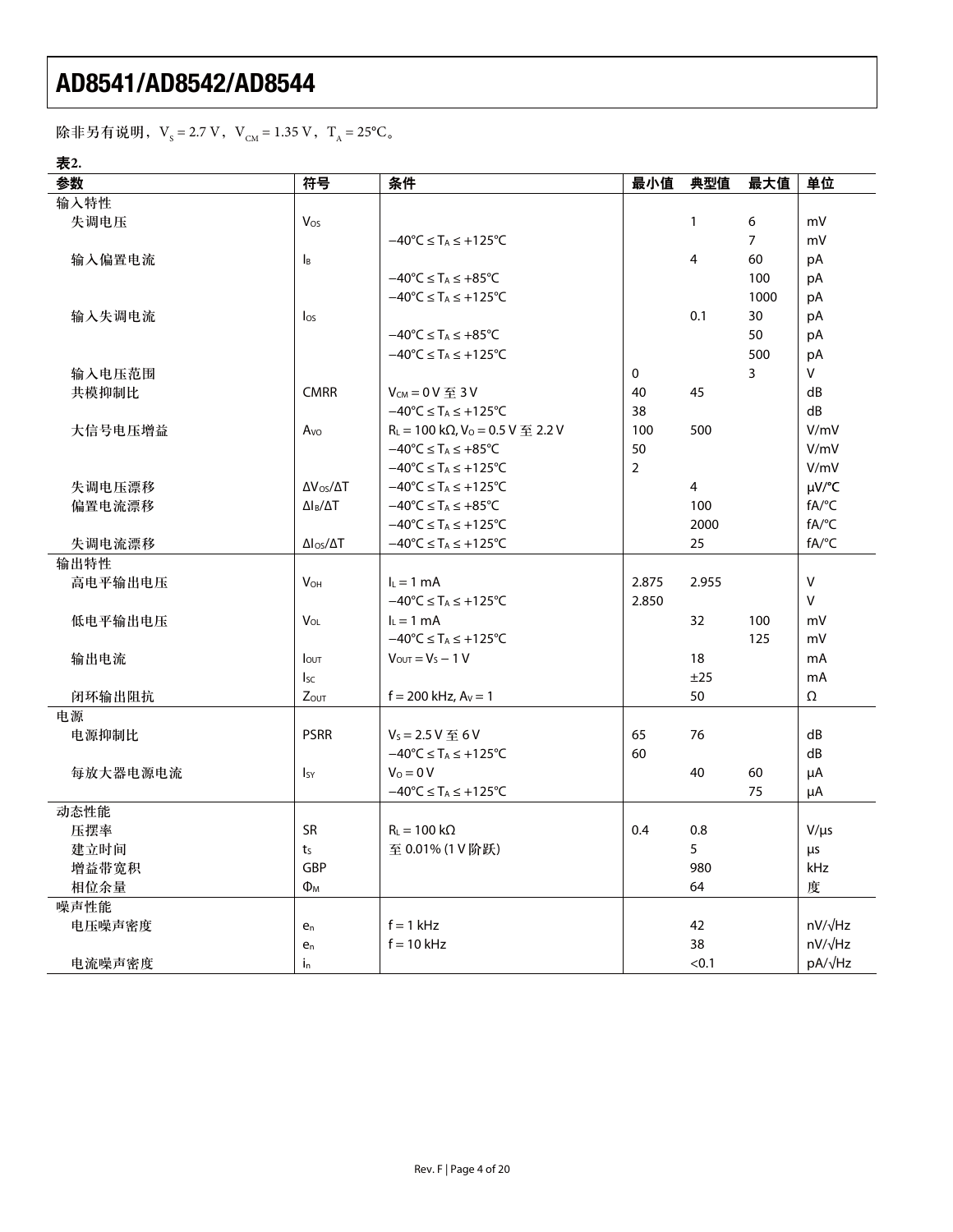除非另有说明,V<sub>s</sub> = 2.7 V,V<sub>CM</sub> = 1.35 V,T<sub>A</sub> = 25°C<sub>。</sub>

表3.

| 参数       | 符号                        | 条件                                                                              |                | 最小值 典型值      | 最大值            | 单位           |
|----------|---------------------------|---------------------------------------------------------------------------------|----------------|--------------|----------------|--------------|
| 输入特性     |                           |                                                                                 |                |              |                |              |
| 失调电压     | Vos                       |                                                                                 |                | $\mathbf{1}$ | 6              | mV           |
|          |                           | $-40^{\circ}C \leq T_A \leq +125^{\circ}C$                                      |                |              | $\overline{7}$ | mV           |
| 输入偏置电流   | $\mathsf{I}_{\mathsf{B}}$ |                                                                                 |                | 4            | 60             | pA           |
|          |                           | $-40^{\circ}C \leq T_A \leq +85^{\circ}C$                                       |                |              | 100            | pA           |
|          |                           | $-40^{\circ}C \leq T_A \leq +125^{\circ}C$                                      |                |              | 1000           | pA           |
| 输入失调电流   | $\log$                    |                                                                                 |                | 0.1          | 30             | pA           |
|          |                           | $-40^{\circ}C \leq T_A \leq +85^{\circ}C$                                       |                |              | 50             | pA           |
|          |                           | $-40^{\circ}$ C $\leq$ T <sub>A</sub> $\leq$ +125 $^{\circ}$ C                  |                |              | 500            | pA           |
| 输入电压范围   |                           |                                                                                 | 0              |              | 5              | V            |
| 共模抑制比    | <b>CMRR</b>               | $V_{CM} = 0 V \leq 5 V$                                                         | 40             | 48           |                | dB           |
|          |                           | $-40^{\circ}C \leq T_A \leq +125^{\circ}C$                                      | 38             |              |                | dB           |
| 大信号电压增益  | A <sub>vo</sub>           | $R_L$ = 100 k $\Omega$ , V <sub>0</sub> = 0.5 V $\overline{\mathfrak{D}}$ 2.2 V | 20             | 40           |                | V/mV         |
|          |                           | $-40^{\circ}C \leq T_A \leq +85^{\circ}C$                                       | 10             |              |                | V/mV         |
|          |                           | $-40^{\circ}C \leq T_A \leq +125^{\circ}C$                                      | $\overline{2}$ |              |                | V/mV         |
| 失调电压漂移   | $\Delta V_{OS}/\Delta T$  | $-40^{\circ}$ C $\leq$ T <sub>A</sub> $\leq$ +125 $^{\circ}$ C                  |                | 4            |                | µV/°C        |
| 偏置电流漂移   | $\Delta I_B/\Delta T$     | $-40^{\circ}$ C $\leq$ T <sub>A</sub> $\leq$ +85 $^{\circ}$ C                   |                | 100          |                | fA/°C        |
|          |                           | $-40^{\circ}$ C $\leq$ T <sub>A</sub> $\leq$ +125°C                             |                | 2000         |                | fA/°C        |
| 失调电流漂移   | $\Delta I_{OS}/\Delta T$  | $-40^{\circ}C \leq T_A \leq +125^{\circ}C$                                      |                | 25           |                | fA/°C        |
| 输出特性     |                           |                                                                                 |                |              |                |              |
| 高电平输出电压  | $V_{OH}$                  | $lL = 1 mA$                                                                     | 4.9            | 4.965        |                | $\mathsf{V}$ |
|          |                           | $-40^{\circ}$ C $\leq$ T <sub>A</sub> $\leq$ +125 $^{\circ}$ C                  | 4.875          |              |                | $\mathsf{V}$ |
| 低电平输出电压  | <b>V<sub>OL</sub></b>     | $I_L = 1$ mA                                                                    |                | 25           | 100            | mV           |
|          |                           | $-40^{\circ}C \leq T_A \leq +125^{\circ}C$                                      |                |              | 125            | mV           |
| 输出电流     | <b>I</b> out              | $V_{\text{OUT}} = V_{\text{S}} - 1 V$                                           |                | 30           |                | mA           |
|          | <sub>sc</sub>             |                                                                                 |                | ±60          |                | mA           |
| 闭环输出阻抗   | $Z_{OUT}$                 | $f = 200$ kHz, $Av = 1$                                                         |                | 45           |                | Ω            |
| 电源       |                           |                                                                                 |                |              |                |              |
| 电源抑制比    | <b>PSRR</b>               | $V_s = 2.5 V \le 6 V$                                                           | 65             | 76           |                | dB           |
|          |                           | $-40^{\circ}C \leq T_A \leq +125^{\circ}C$                                      | 60             |              |                | dB           |
| 每放大器电源电流 | Isy                       | $V_0 = 0 V$                                                                     |                | 45           | 65             | μA           |
|          |                           | $-40^{\circ}C \leq T_A \leq +125^{\circ}C$                                      |                |              | 85             | μA           |
| 动态性能     |                           |                                                                                 |                |              |                |              |
| 压摆率      | <b>SR</b>                 | $R_L = 100 \text{ k}\Omega$ , $C_L = 200 \text{ pF}$                            | 0.45           | 0.92         |                | $V/\mu s$    |
| 全功率带宽    | <b>BW</b> <sub>P</sub>    | 1% distortion                                                                   |                | 70           |                | kHz          |
| 建立时间     | $t_{S}$                   | 至 0.1% (1 V 阶跃)                                                                 |                | 6            |                | μs           |
| 增益带宽积    | GBP                       |                                                                                 |                | 1000         |                | kHz          |
| 相位余量     | $\Phi_{\mathsf{M}}$       |                                                                                 |                | 67           |                | 度            |
| 噪声性能     |                           |                                                                                 |                |              |                |              |
| 电压噪声密度   | $e_n$                     | $f = 1$ kHz                                                                     |                | 42           |                | nV/√Hz       |
|          | $e_n$                     | $f = 10$ kHz                                                                    |                | 38           |                | nV/√Hz       |
| 电流噪声密度   | $i_{n}$                   |                                                                                 |                | < 0.1        |                | pA/√Hz       |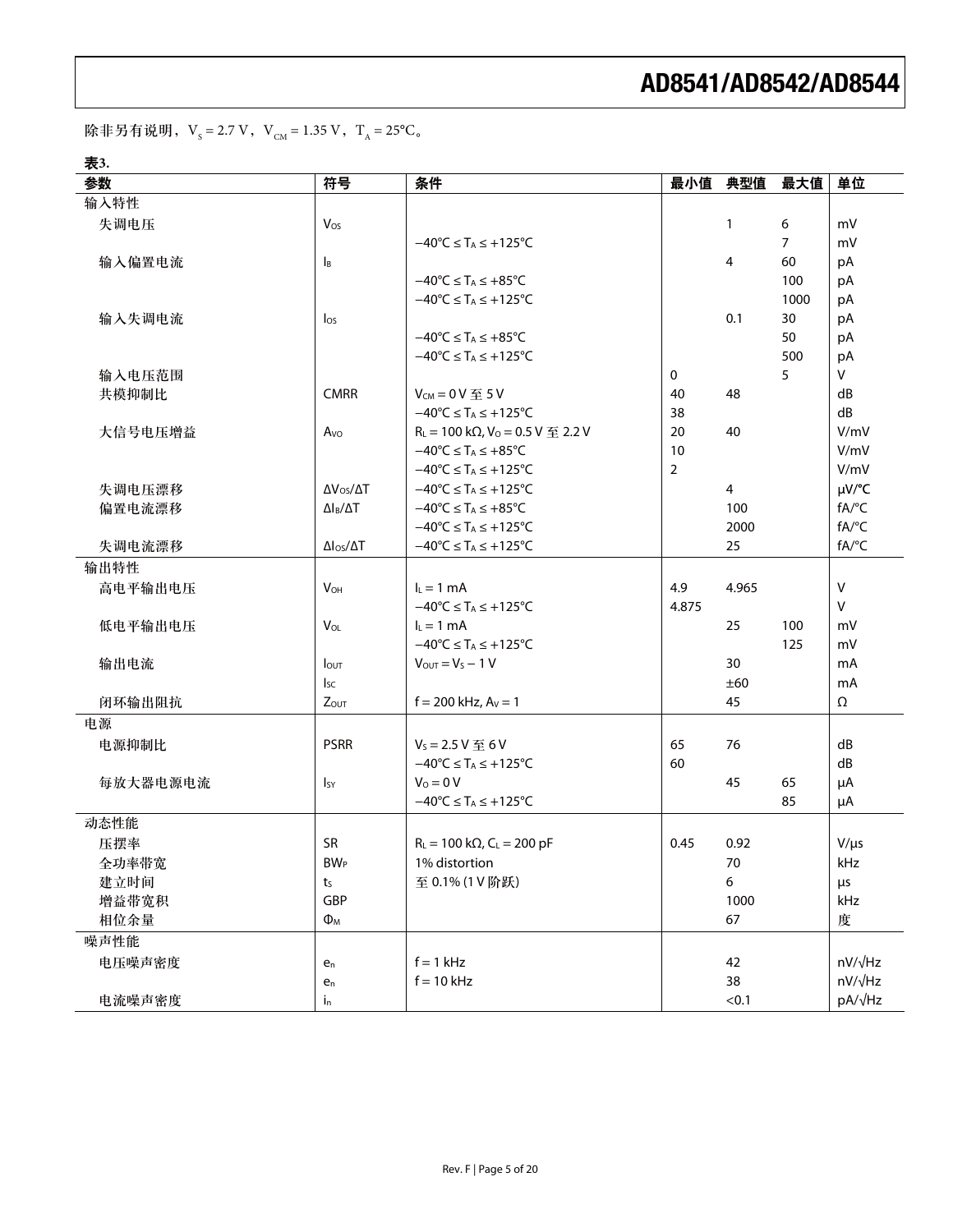### 绝对最大额定值

| $\sim$<br>×<br>۰.<br>٠ |
|------------------------|
|------------------------|

| <b>TX4.</b>    |                                     |
|----------------|-------------------------------------|
| 参数             | 额定值                                 |
| 电源电压(V。)       | 6 V                                 |
| 输入电压           | $GND \ncong V_5$                    |
| 差分输入电压1        | ±6V                                 |
| 存储温度范围         | $-65^{\circ}$ C 至 +150 $^{\circ}$ C |
| 工作温度范围         | $-40^{\circ}$ C 至 +125°C            |
| 结温范围           | $-65^{\circ}$ C 至 +150 $^{\circ}$ C |
| 引脚温度 (焊接, 60秒) | $300^{\circ}$ C                     |
|                |                                     |

'电源电压低于6V时,差分输入电压等于±V<sub>s</sub>。

注意, 超出上述绝对最大额定值可能会导致器件永久性损 坏。这只是额定最值,不表示在这些条件下或者在超出上 述工作条件下的技术规格时,器件能够正常工作。长期在 绝对最大额定值条件下工作会影响器件的可靠性

#### 热阻

 $\theta_{1_A}$ 针对最差条件,即器件焊接在电路板上以实现表贴封 装。

#### 表5.

| 封装类型            | θja | $\theta$ JC | 单位   |
|-----------------|-----|-------------|------|
| 5引脚SC70封装(KS)   | 376 | 126         | °C/W |
| 5引脚SOT-23封装(RJ) | 230 | 146         | °C/W |
| 8引脚SOIC封装(R)    | 158 | 43          | °C/W |
| 8引脚MSOP封装(RM)   | 210 | 45          | °C/W |
| 8引脚TSSOP封装(RU)  | 240 | 43          | °C/W |
| 14引脚SOIC封装(R)   | 120 | 36          | °C/W |
| 14引脚TSSOP封装(RU) | 240 | 43          | °C/W |

#### ߢ**ESD**য়



#### **ESD** (静电放电) 敏感器件。

带电器件和电路板可能会在没有察觉的情况下放电。 尽管本产品具有专利或专有保护电路,但在遇到高能 量ESD时,器件可能会损坏。因此,应当采取适当的 ESD防范措施, 以避免器件性能下降或功能丧失。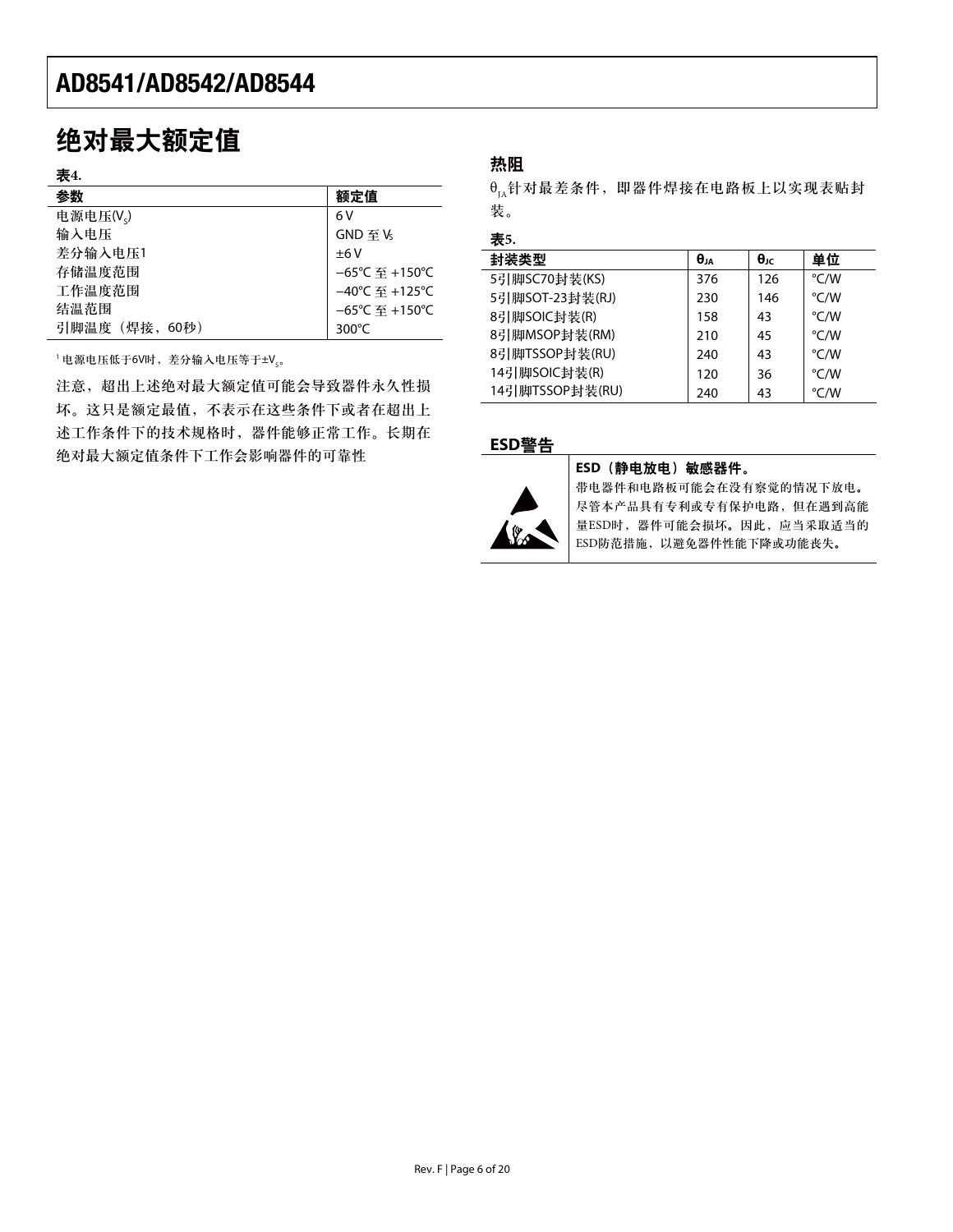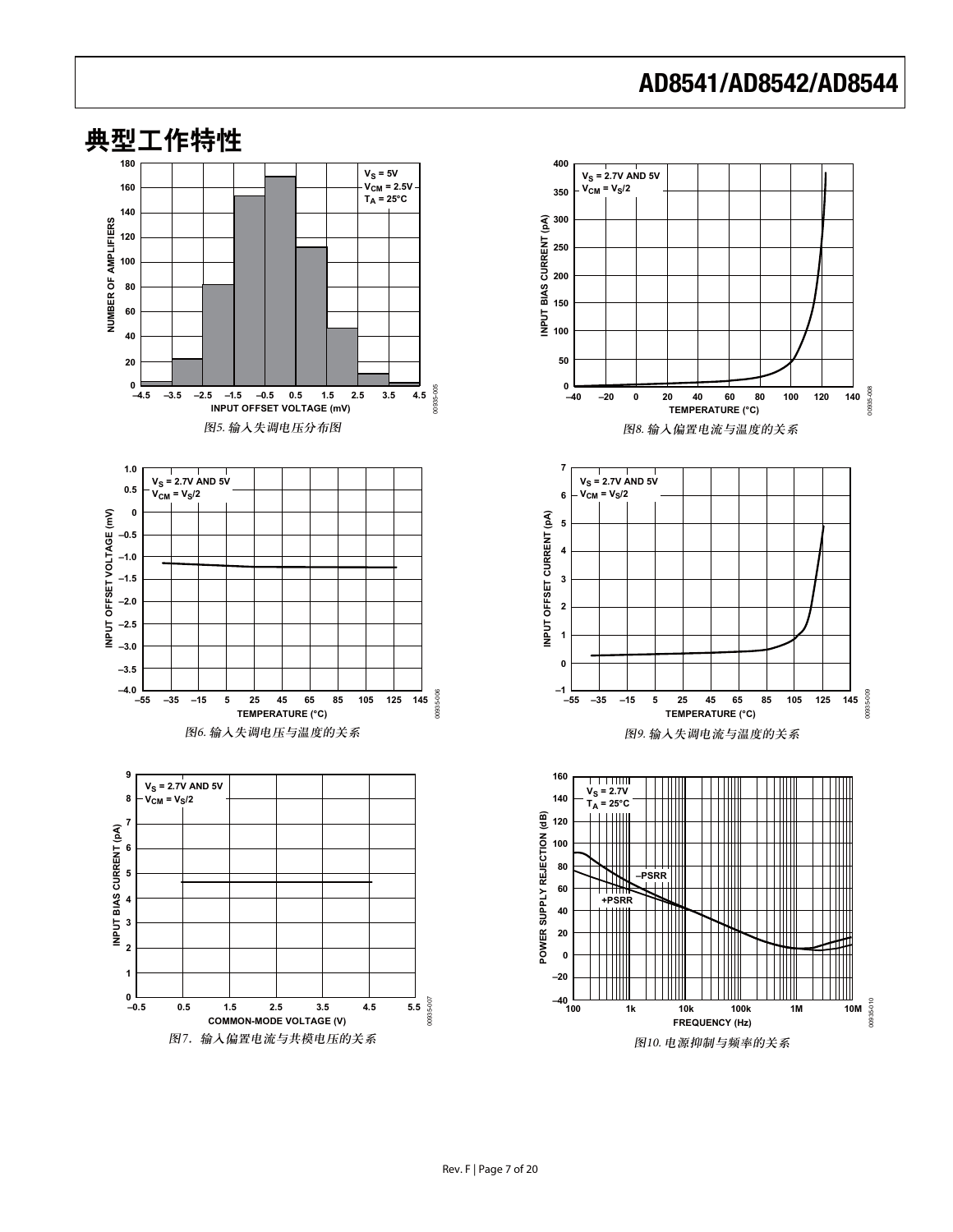



**30**

**20**

**10**



**–OS**

图16. 小信号瞬态响应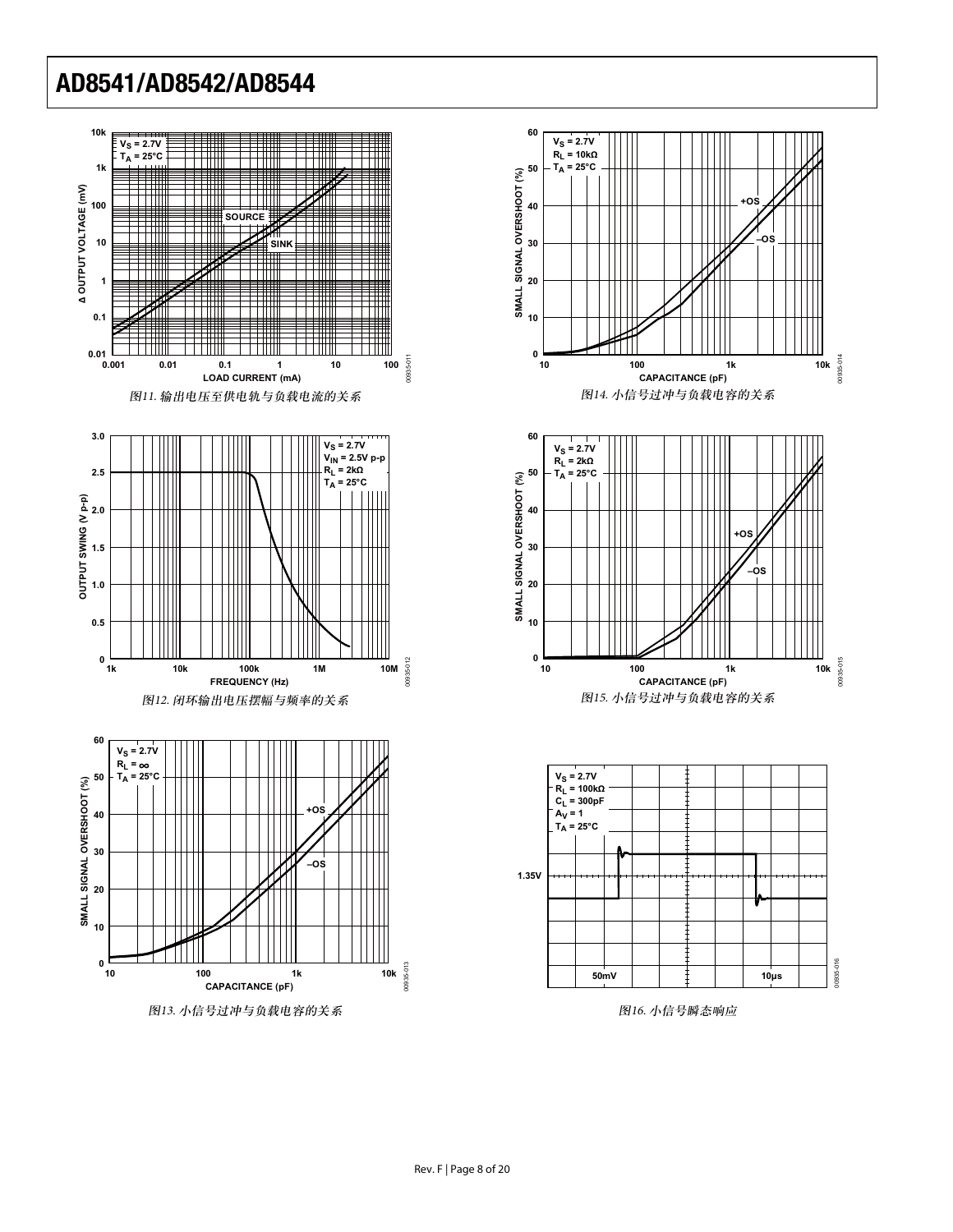

#### Rev. F | Page 9 of 20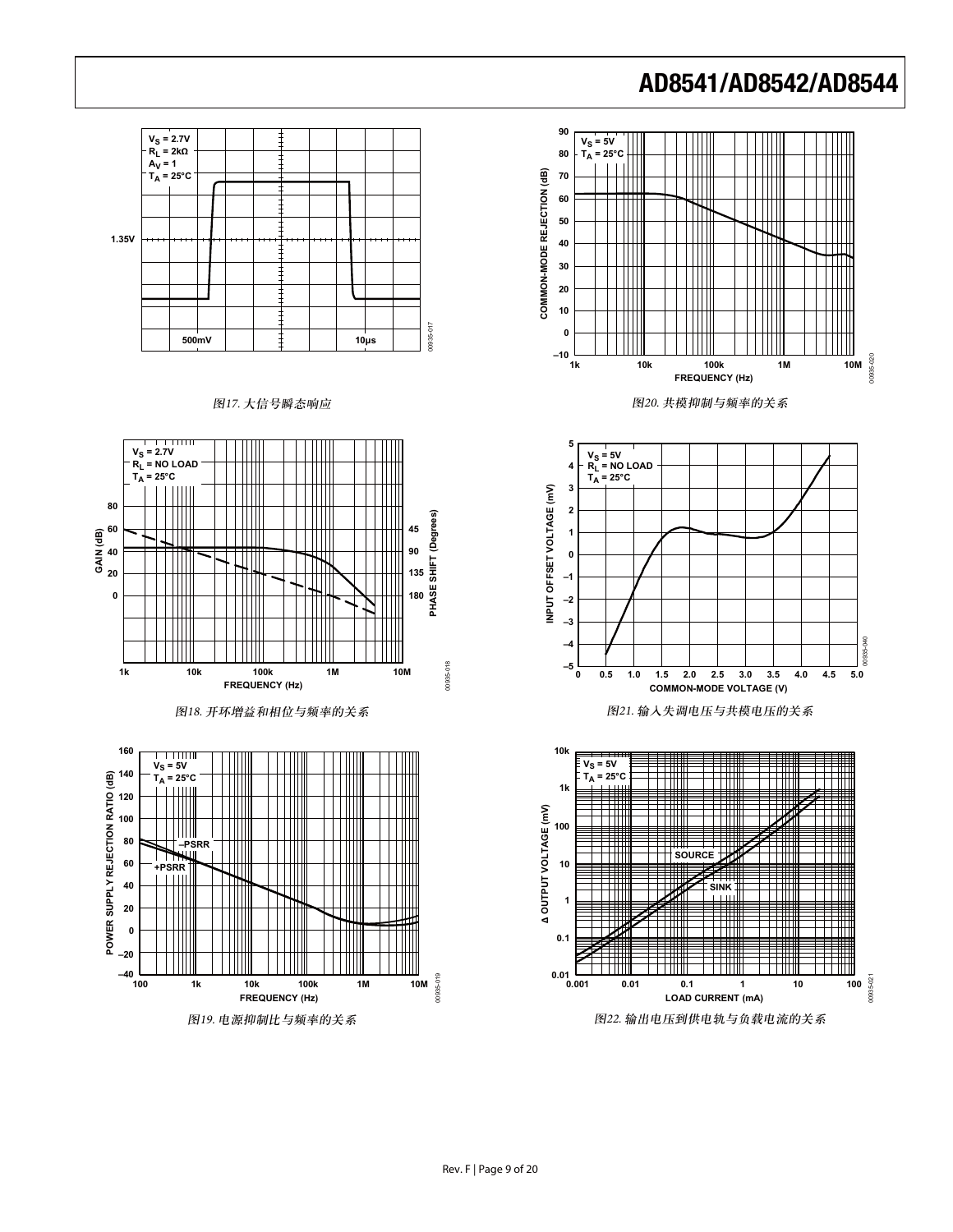













图28. 小信号瞬态响应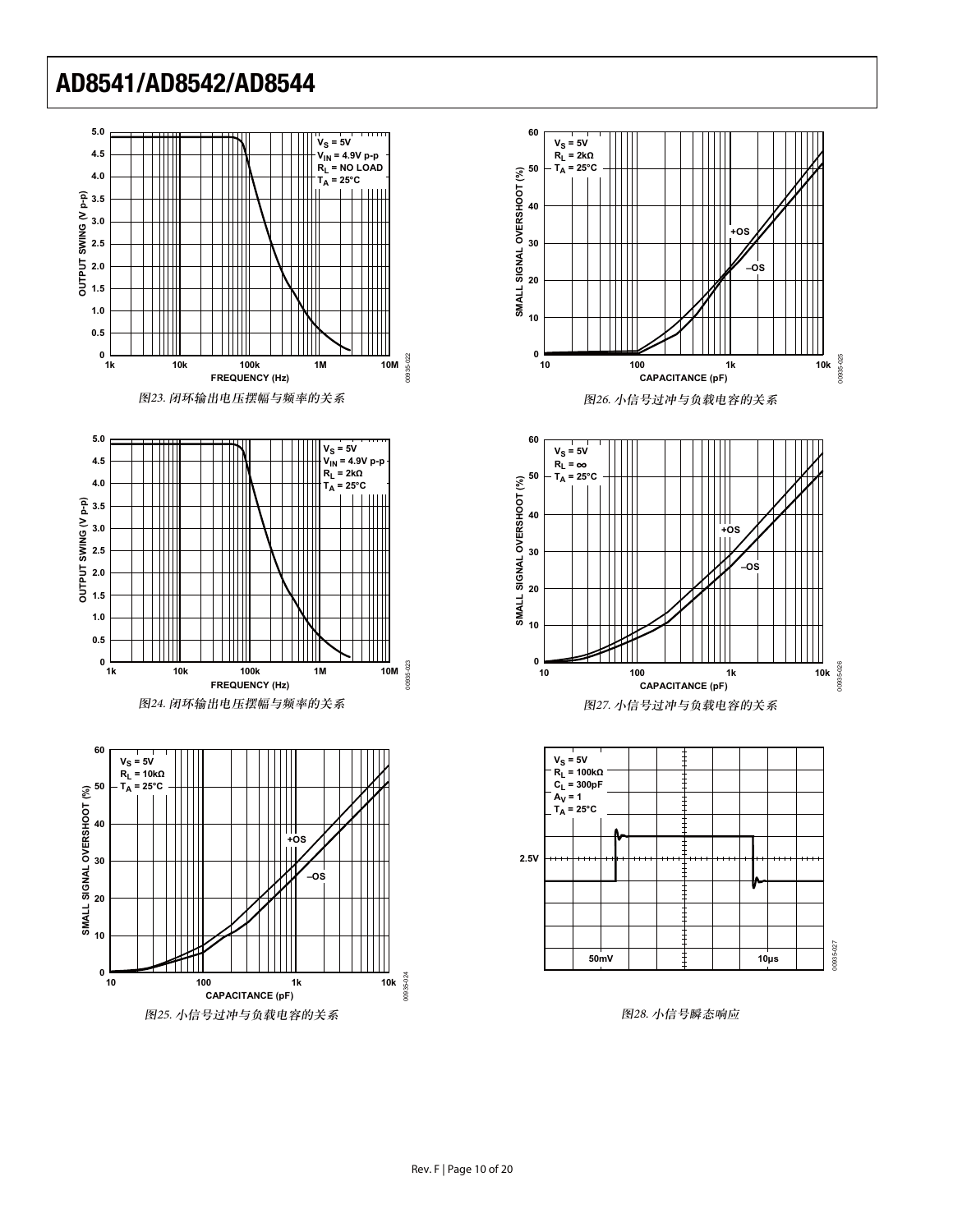













图30. 开环增益和相位与频率的关系 20. 第2020 第2020 第2021 第2021 第2021 第2022 每个放大器的电源电流与电源电压的关系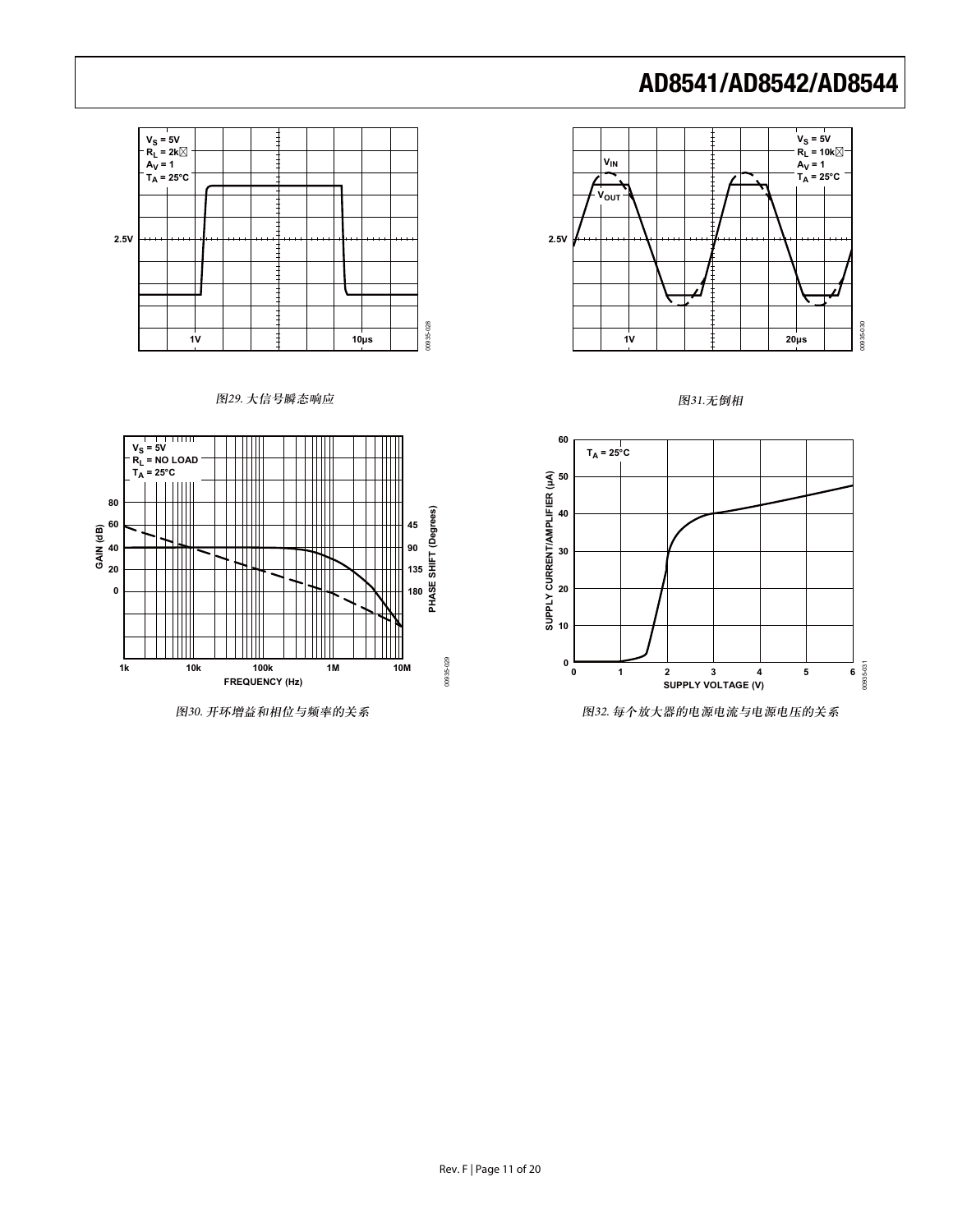



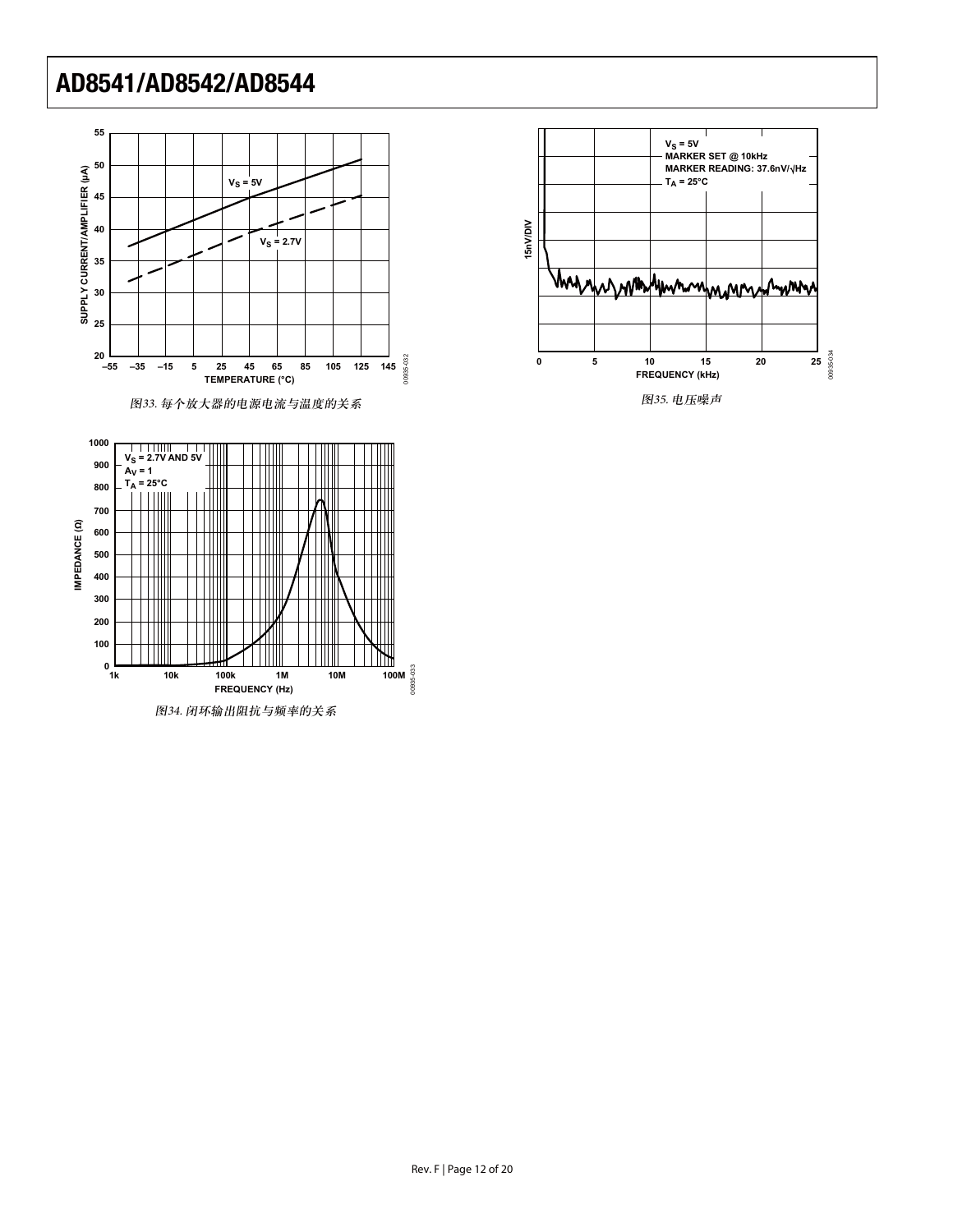### 工作原理

#### **AD854x放大器备注**

AD8541/AD8542/AD8544放大器是性能改进的通用运算放 大器。相对于之前的放大器,其性能通过几种方法得到提 升, 包括1 MHz增益带宽下更低的电源电流, 更高的输出 电流和低电压时更好的性能。

#### 1 MHz增益带宽下更低的电源电流

AD854x系列的每个放大器使用45 μA电流, 达到相似的性 能, 这比前一代器件200 μA至700 μA小得多。这使AD854x 系列成为延长电池使用寿命升级便携式设计的一个很好的 选择。另外, 在相同电流消耗下能增加功能和性能。

#### 更高的输出电流

采用5 V单电源供电时, 短路电流典型值为60 μA。甚至在 与电源轨相差1 V时, AD854x放大器也能提供30 mA输出电 流 (吸电流或源电流)。

在更低电压下, 吸电流和源电流也很强, 在2.7 V时为[15 mA,](http://www.analog.com/zh/audiovideo-products/display-driver-electronics/ad8531/products/product.html) 在3.0 V时为[18 mA](http://www.analog.com/zh/audiovideo-products/display-driver-electronics/ad8534/products/product.html)。要获得更高输出电流,可以使用AD8531 /[AD8532](http://www.analog.com/zh/audiovideo-products/display-driver-electronics/ad8532/products/product.html)/AD8534, 其输出电流为250 mA。可从ADI公司销 售代表处获得这些器件的信息,可从[www.analog.com](http://www.analog.com/zh/index.html)获取 数据手册。

#### 更低电压下更好的性能

AD854x系列器件在3.0V和2.7V条件下的交流性能优于以前 的器件。在2.7 V时, 典型增益带宽积接近1 MHz。在2.7 V 和3.0 V的电压增益典型值为500,000。相位余量典型值为 60°C以上, 这使它更易于使用。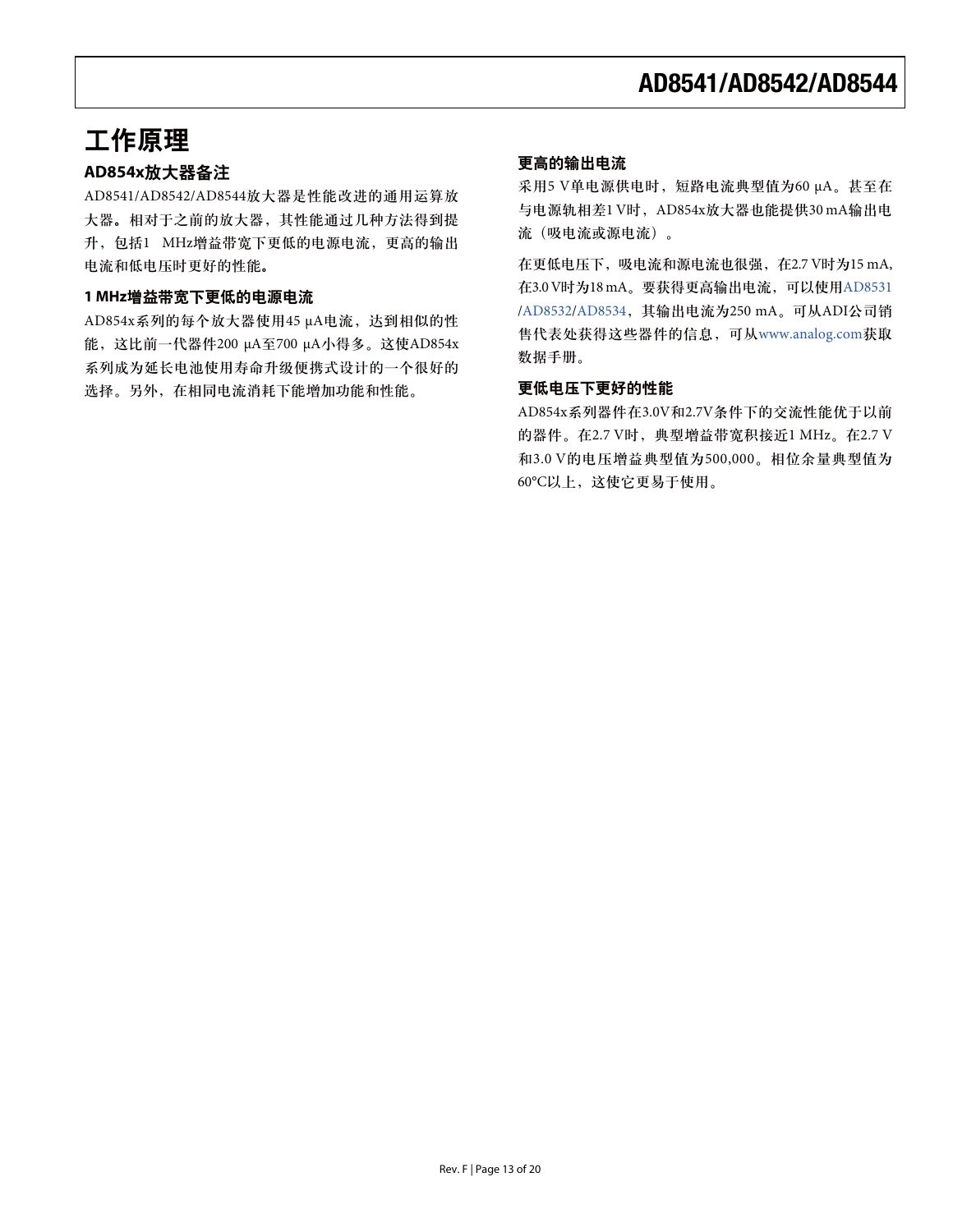### 应用

#### 陷波滤波器

AD854x具有非常高的开环增益(特别是在电源电压小于 4V时), 这使其适用于各种有源滤波器。例如, 图36显示 了AD8542在典型双T陷波滤波器中的应用。双T陷波很简 单、输出阻抗低,目最小化了运算放大器的用量。实际 上, 如果不需要调整O值, 这个陷波滤波器可以只用一个 运算放大器实现。如图37所示, 只要简单地去除U2。然 而, 这个电路拓扑的主要缺点是要确保所有Rs和Cs严格匹 配。器件必须严格匹配,否则陷波频率失调和漂移会导致 电路对理想陷波频率衰减不足。为了达到期望的性能,通 常需要有1%或者更好的器件容差或者特殊的器件选型。一 种使电路对器件的不匹配不那么敏感的方法就是增加R2相 对于R1的值, 这会使O值降低。更低的O值使得衰减的频 率范围更宽, 但是降低了峰值陷波频率的衰减。





 $B$ 37. 60Hz双T陷波滤波器, Q = ∞ (理想情况)

图38是AD8544在陷波滤波器电路中的示例。频率相关负电 阻 (FDNR) 陷波滤波器比双T陷波对严格匹配的要求更 低, FDNR的Q值只与电阻R1成比例。虽然匹配的器件值 仍然很重要,但是用FDNR电路达到所需性能会更容易和/ 或成本更低。例如, 双T陷波使用三个具有两种固定值的 电容, 而FDNR电路仅使用两个电容, 且其容值可以是相 同的。U3是一个简单的缓冲器, 增加它可以降低电路的输 出阻抗。



图38. 具有输出缓冲器的FDNR 60 Hz陷波滤波器

#### 比较器功能

比较器功能是四运放封装中闲置运放的常见应用。图39显 示了AD8544的½在标准过载检测应用中作为比较器使用。 与很多运放不同, AD854x系列可以兼做比较器, 因为这种 运放具有轨到轨差分输入范围、轨到轨输出和相对于功率 比较高的速度。R2用于引入迟滞。当AD854x用作比较器 时, 在5V时具有5 μs的传输延迟和5 μs过载恢复时间。

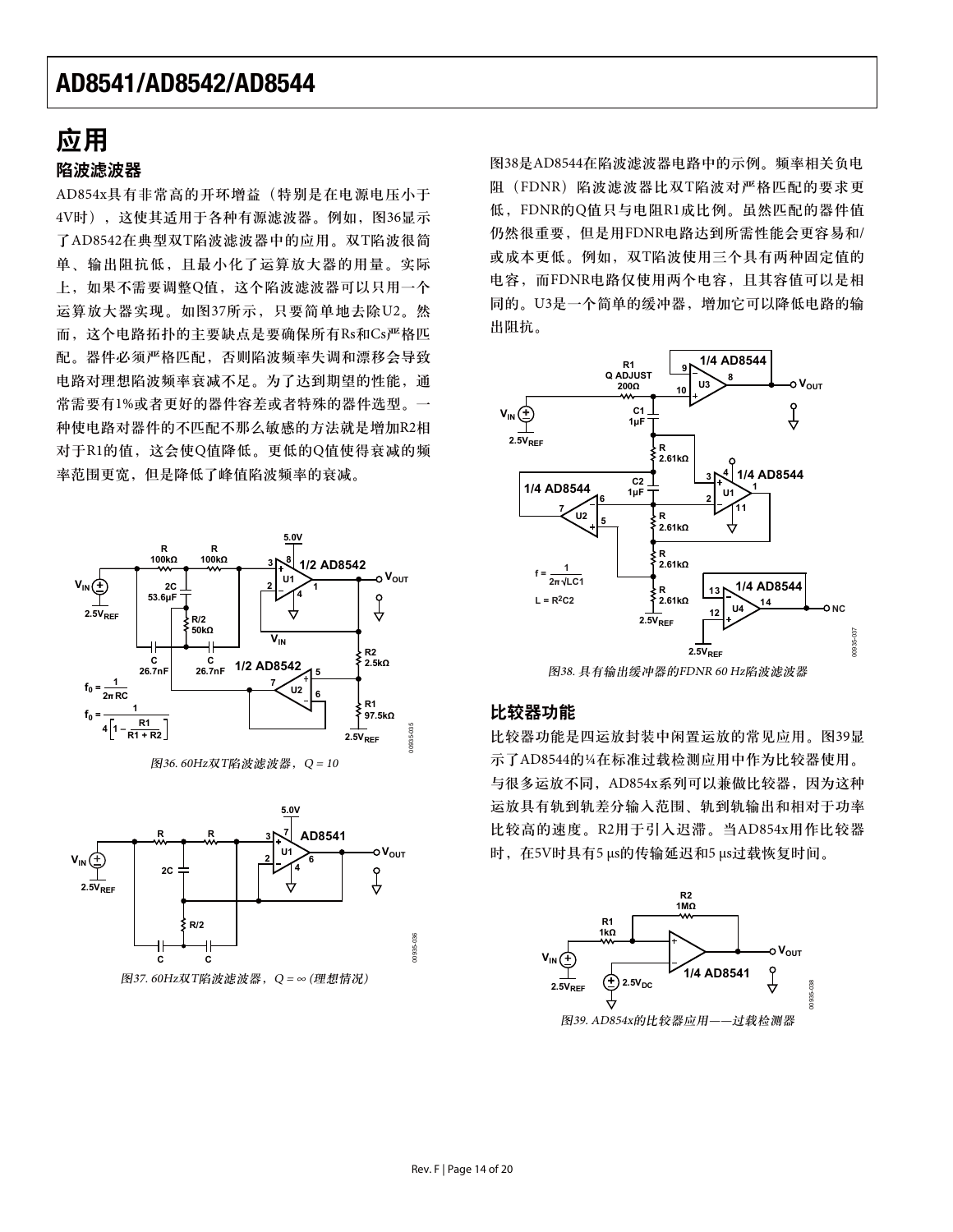#### 光电二极管应用

AD854x系列具有非常高的阻抗, 输入偏置电流典型值为 4 pA左右。这个特性使AD854x运算放大器可在光电二极管 及其它需要高输入阻抗的应用中使用。注意, AD854x较大 的电压失调可以通过电容去耦或者软件校准消除。

图40显示了光电二极管或电流测量的应用。反馈电阻限制 为10 MΩ, 这是为了避免过度的输出失调。另外, 在同相 输入端不需要电阻来消除偏置电流失调,因为与电压失调 相比偏置电流相关的输出失调不明显。为了获得最好的性 能,要遵守标准高阻抗布局布线技术,包括:

- 屏蔽电路
- 清洁电路板
- 在反相输入端周围环绕与同相输入端连接的走线
- 使用分开的模拟和数字电源

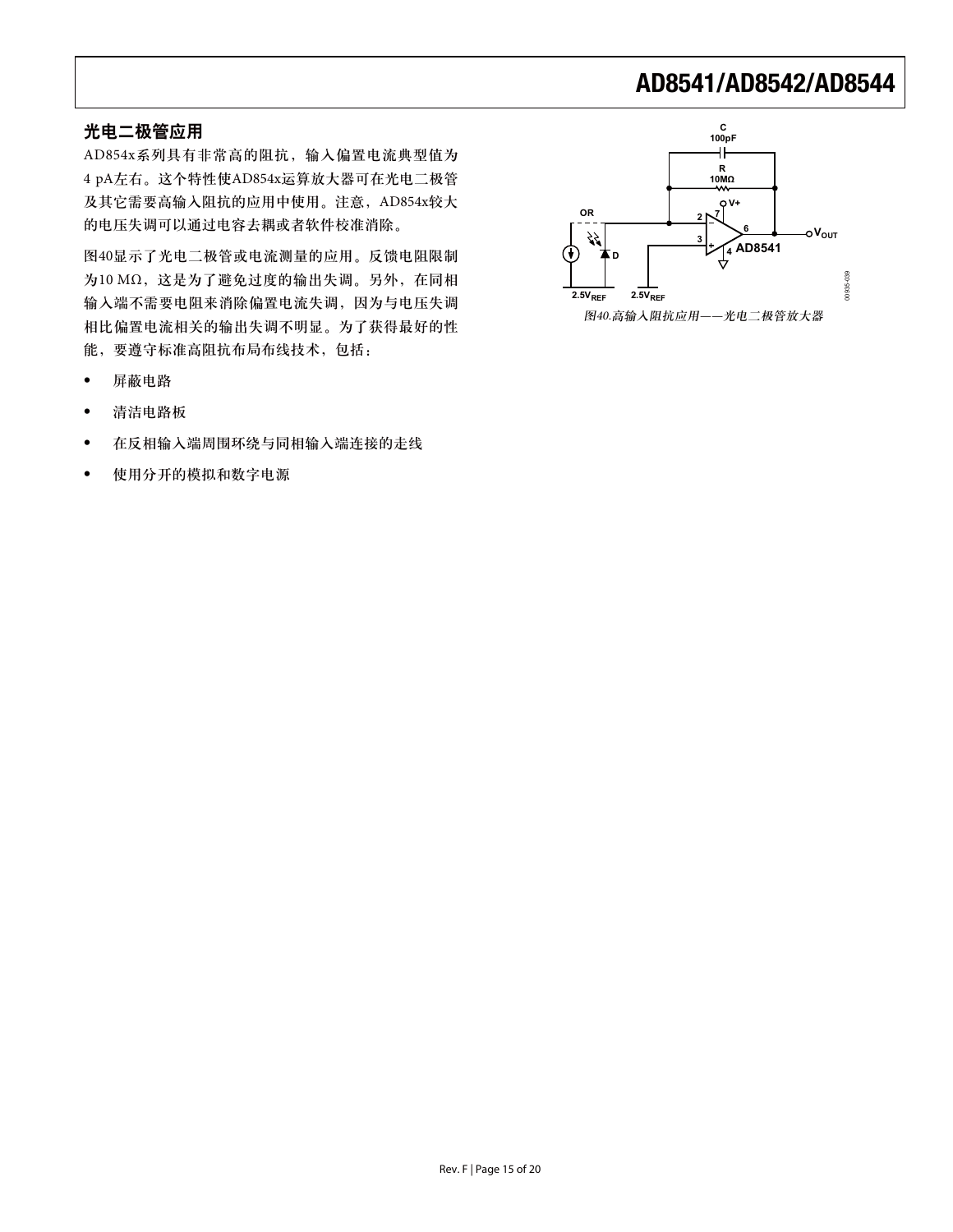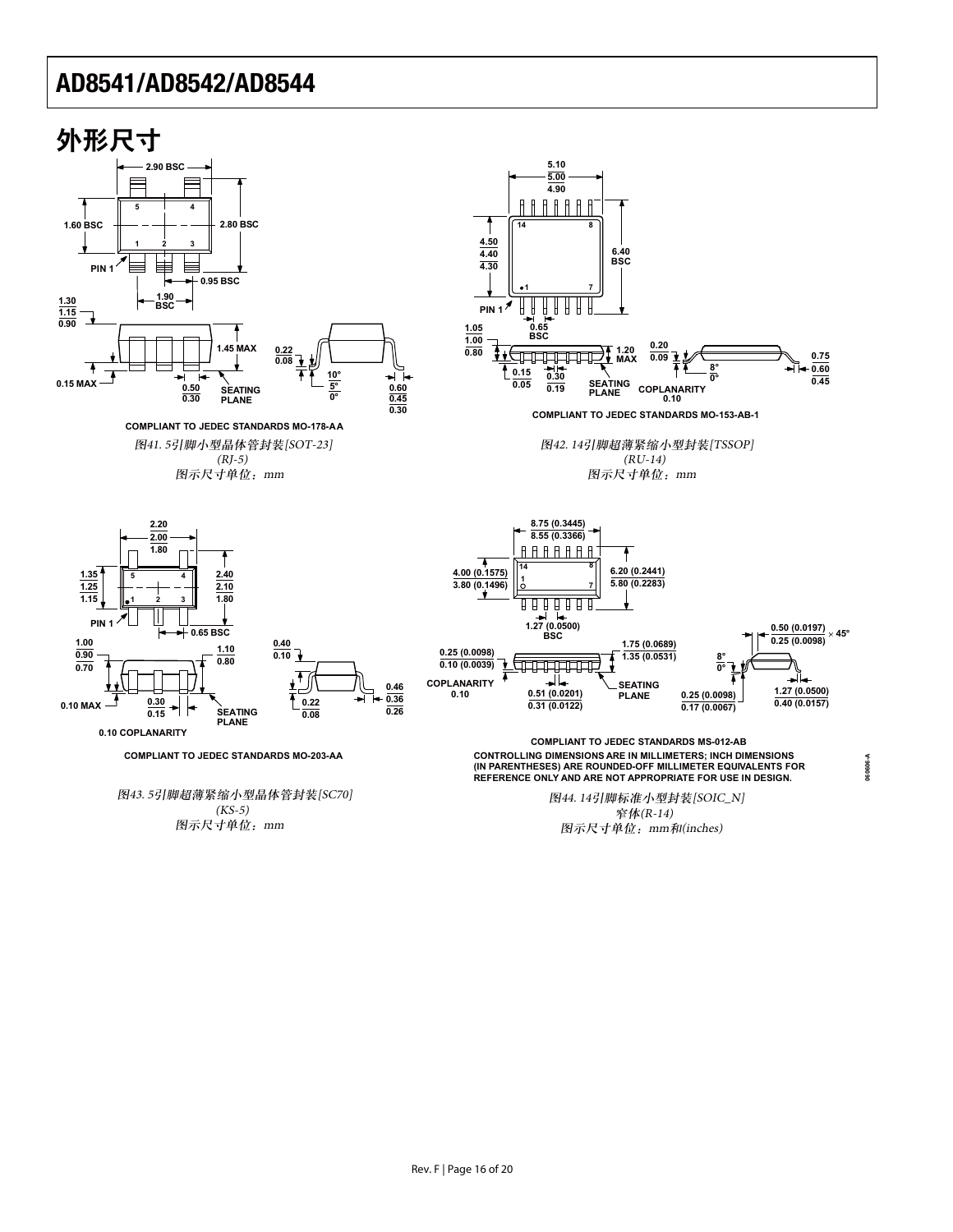

Rev. F | Page 17 of 20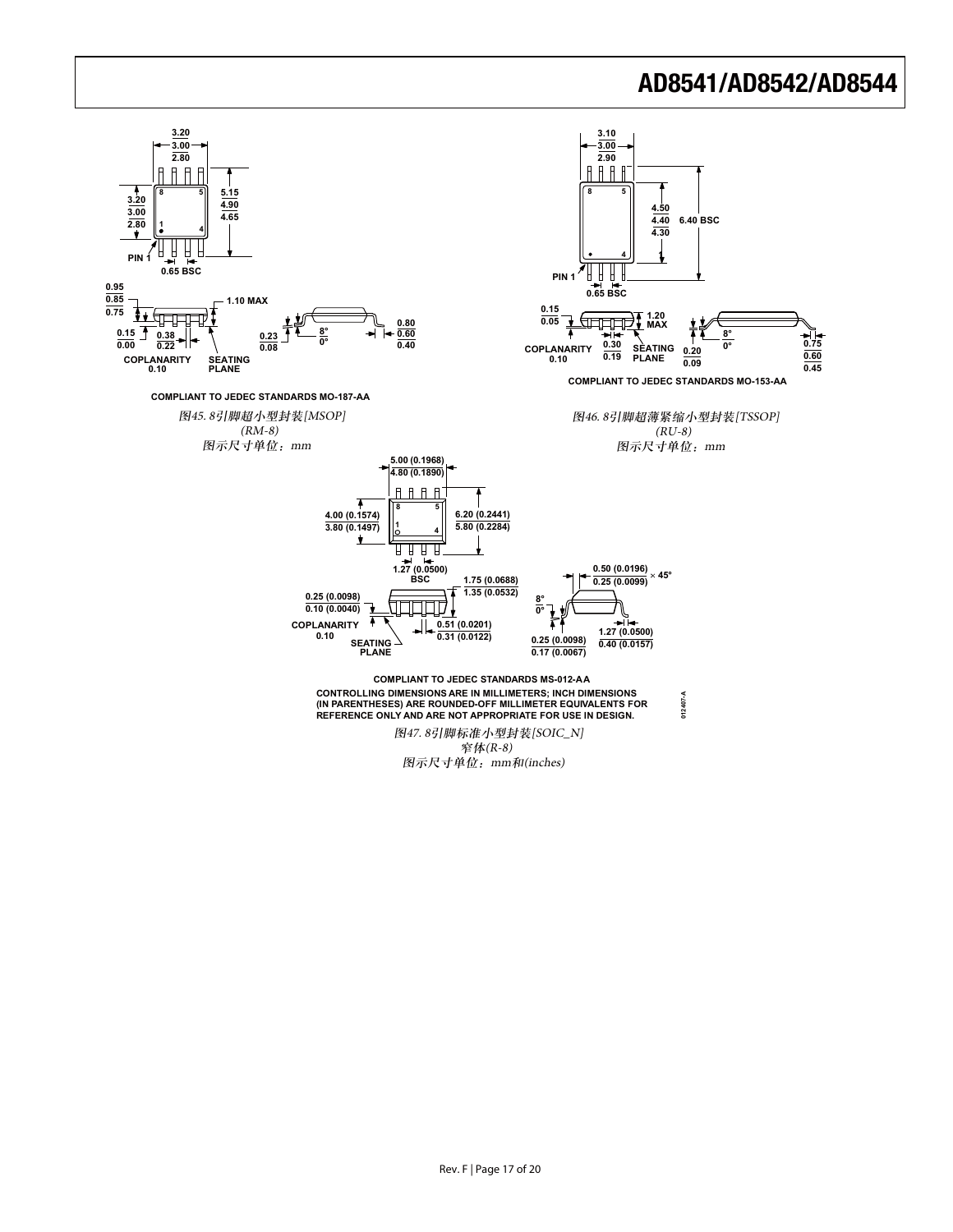### 订购指南

| 型号                            | 温度范围                                            | 封装描述         | 封装选项         | 标识         |
|-------------------------------|-------------------------------------------------|--------------|--------------|------------|
| AD8541AKS-R2                  | -40°C 至 +125°C                                  | 5引脚SC70封装    | $KS-5$       | A4B        |
| AD8541AKS-REEL7               | –40℃ 至 +125℃                                    | 5引脚SC70封装    | $KS-5$       | A4B        |
| AD8541AKSZ-R2 <sup>1</sup>    | –40°C 至 +125°C                                  | 5引脚SC70封装    | $KS-5$       | A12        |
| AD8541AKSZ-REEL7 <sup>1</sup> | –40℃ 至 +125℃                                    | 5引脚SC70封装    | $KS-5$       | A12        |
| AD8541ART-R2                  | -40℃ 至 +125℃                                    | 5引脚SOT-23封装  | $RJ-5$       | A4A        |
| AD8541ART-REEL                | -40℃ 至 +125℃                                    | 5引脚SOT-23封装  | $RJ-5$       | A4A        |
| AD8541ART-REEL7               | –40°C 至 +125°C                                  | 5引脚SOT-23封装  | $RJ-5$       | A4A        |
| AD8541ARTZ-R2 <sup>1</sup>    | –40℃ 至 +125℃                                    | 5引脚SOT-23封装  | $RJ-5$       | A4A#       |
| AD8541ARTZ-REEL <sup>1</sup>  | –40°C 至 +125°C                                  | 5引脚SOT-23封装  | $RJ-5$       | A4A#       |
| AD8541ARTZ-REEL7 <sup>1</sup> | –40℃ 至 +125℃                                    | 5引脚SOT-23封装  | $RJ-5$       | A4A#       |
| AD8541AR                      | -40℃ 至 +125℃                                    | 8引脚SOIC_N封装  | $R-8$        |            |
| AD8541AR-REEL                 | –40℃ 至 +125℃                                    | 8引脚SOIC_N封装  | $R-8$        |            |
| AD8541AR-REEL7                | –40℃ 至 +125℃                                    | 8引脚SOIC_N封装  | $R-8$        |            |
| AD8541ARZ <sup>1</sup>        | –40℃ 至 +125℃                                    | 8引脚SOIC_N封装  | $R-8$        |            |
| AD8541ARZ-REEL <sup>1</sup>   | –40℃ 至 +125℃                                    | 8引脚SOIC_N封装  | $R-8$        |            |
| AD8541ARZ-REEL71              | –40℃ 至 +125℃                                    | 8引脚SOIC_N封装  | $R-8$        |            |
| AD8542AR                      | –40°C 至 +125°C                                  | 8引脚SOIC_N封装  | $R-8$        |            |
| AD8542AR-REEL                 | –40℃ 至 +125℃                                    | 8引脚SOIC_N封装  | $R-8$        |            |
| AD8542AR-REEL7                | -40°C 至 +125°C                                  | 8引脚SOIC_N封装  | $R-8$        |            |
| AD8542ARZ <sup>1</sup>        | –40°C 至 +125°C                                  | 8引脚SOIC_N封装  | $R-8$        |            |
| AD8542ARZ-REEL <sup>1</sup>   | –40℃ 至 +125℃                                    | 8引脚SOIC_N封装  | $R-8$        |            |
| AD8542ARZ-REEL71              | –40°C 至 +125°C                                  | 8引脚SOIC_N封装  | $R-8$        |            |
| AD8542ARM-R2                  | –40℃ 至 +125℃                                    | 8引脚MSOP封装    | $RM-8$       | <b>AVA</b> |
| AD8542ARM-REEL                | –40℃ 至 +125℃                                    | 8引脚MSOP封装    | RM-8         | AVA        |
| AD8542ARMZ-R2 <sup>1</sup>    | –40°C 至 +125°C                                  | 8引脚MSOP封装    | RM-8         | AVA#       |
| AD8542ARMZ-REEL <sup>1</sup>  | –40℃ 至 +125℃                                    | 8引脚MSOP封装    | RM-8         | AVA#       |
| AD8542ARU                     | –40℃ 至 +125℃                                    | 8引脚MSOP封装    | $RU-8$       |            |
| AD8542ARU-REEL                | -40℃ 至 +125℃                                    | 8引脚MSOP封装    | RU-8         |            |
| AD8542ARUZ <sup>1</sup>       | -40℃至+125°C                                     | 8引脚MSOP封装    | RU-8         |            |
| AD8542ARUZ-REEL <sup>1</sup>  | –40℃ 至 +125℃                                    | 8引脚MSOP封装    | RU-8         |            |
| AD8544AR                      | –40℃ 至 +125℃                                    | 14引脚SOIC_N封装 | $R-14$       |            |
| AD8544AR-REEL                 | -40℃ 至 +125℃                                    | 14引脚SOIC_N封装 | $R-14$       |            |
| AD8544AR-REEL7                | –40°C $\overline{\mathbf{\mathfrak{D}}}$ +125°C | 14引脚SOIC_N封装 | $R-14$       |            |
| AD8544ARZ <sup>1</sup>        | –40℃ 至 +125℃                                    | 14引脚SOIC_N封装 | $R-14$       |            |
| AD8544ARZ-REEL <sup>1</sup>   | –40°C $\overline{\mathbf{\mathfrak{D}}}$ +125°C | 14引脚SOIC_N封装 | $R-14$       |            |
| AD8544ARZ-REEL71              | –40°C 至 +125°C                                  | 14引脚SOIC_N封装 | $R-14$       |            |
| AD8544ARU                     | –40°C $\overline{\mathbf{\mathfrak{D}}}$ +125°C | 14引脚TSSOP封装  | RU-14        |            |
| AD8544ARU-REEL                | -40℃ 至 +125℃                                    | 14引脚TSSOP封装  | <b>RU-14</b> |            |
| AD8544ARUZ <sup>1</sup>       | –40℃ 至 +125℃                                    | 14引脚TSSOP封装  | <b>RU-14</b> |            |
| AD8544ARUZ-REEL <sup>1</sup>  | –40°C 至 +125°C                                  | 14引脚TSSOP封装  | <b>RU-14</b> |            |

1Z=RoHS兼容器件,#表示RoHS兼容器件的产品可能在顶部或底部进行标识。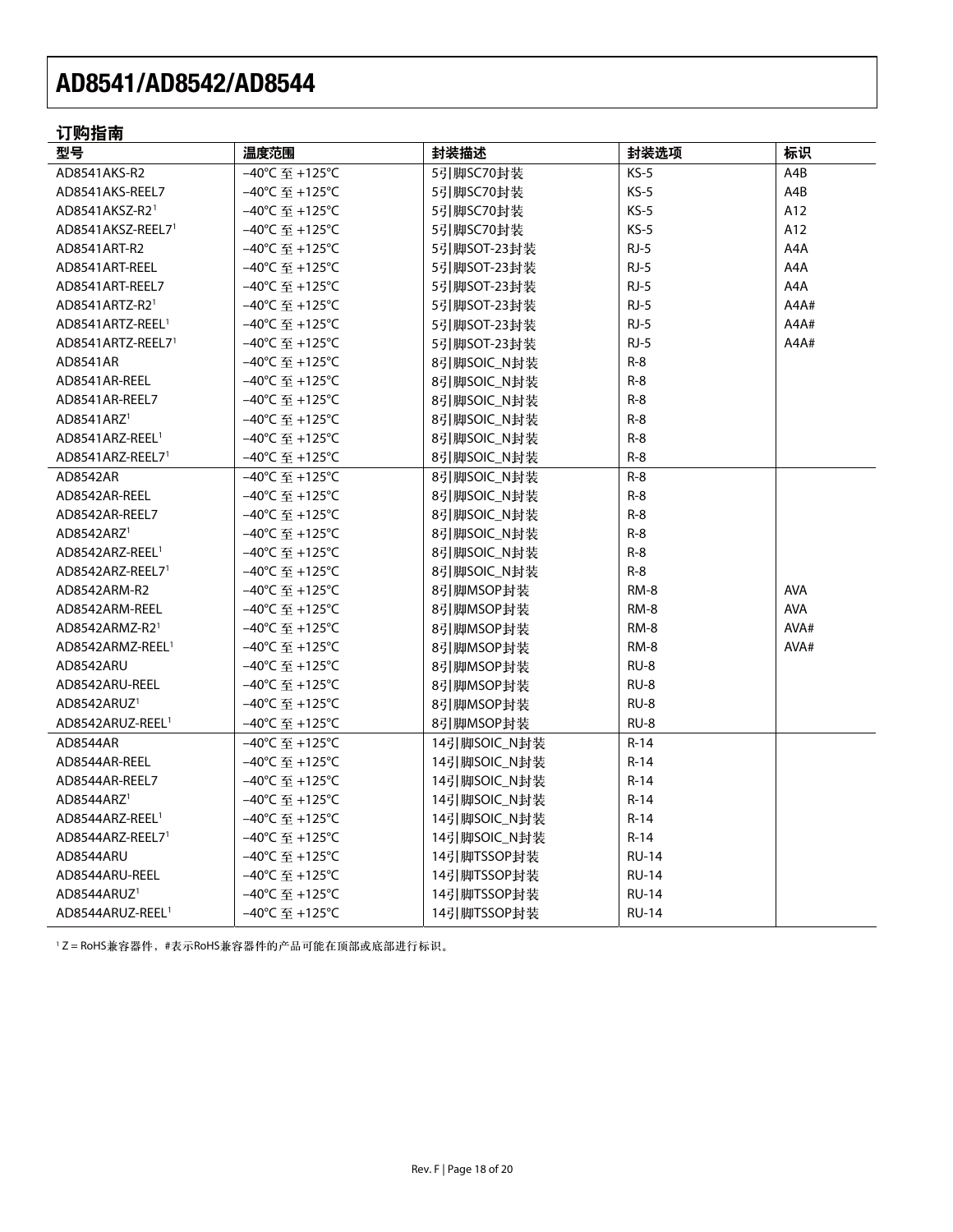### 注释